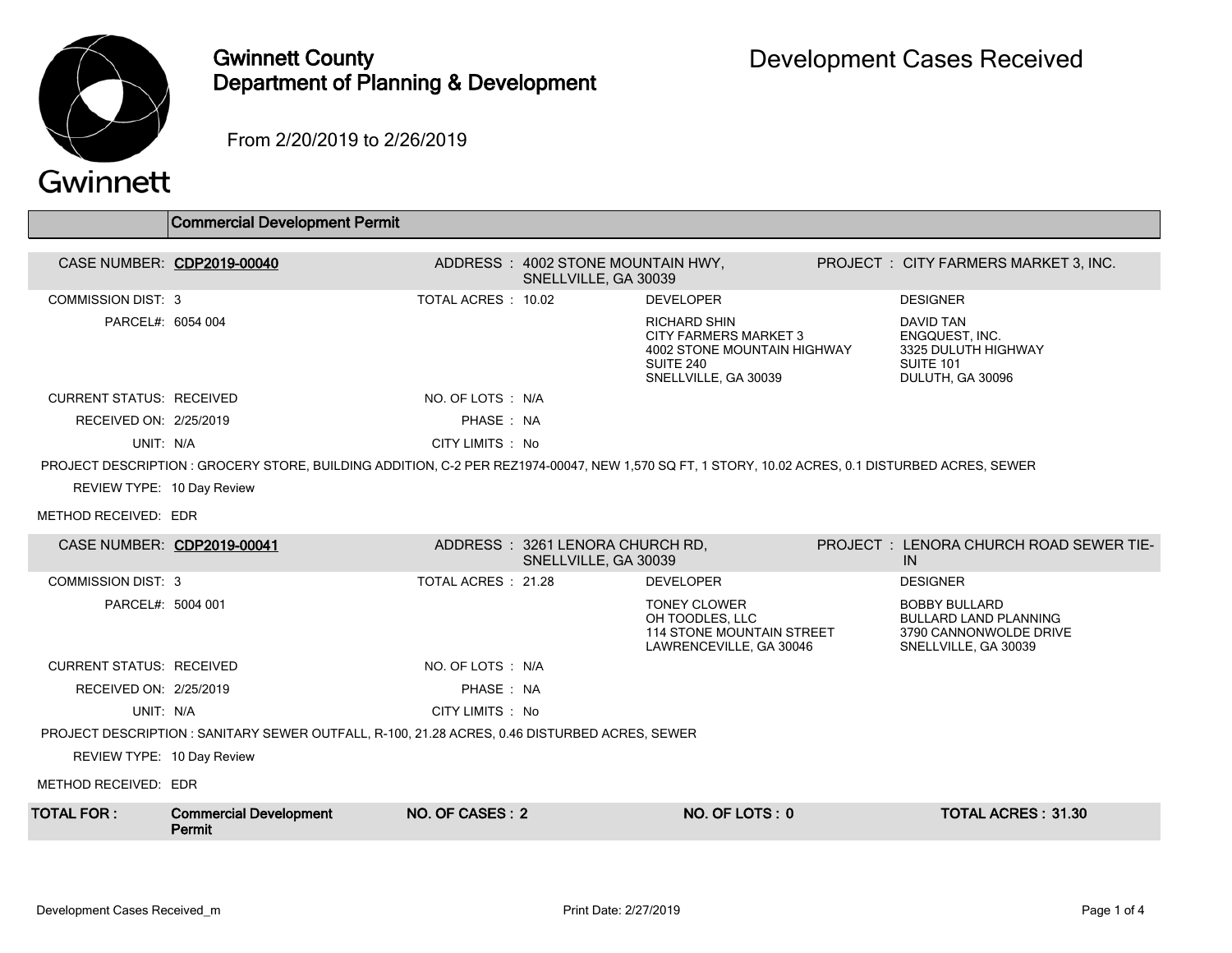|                                 | <b>Concept Plan</b>                                                                                     |                     |                                                                 |                                                                                                           |                         |                                                                                                                                         |
|---------------------------------|---------------------------------------------------------------------------------------------------------|---------------------|-----------------------------------------------------------------|-----------------------------------------------------------------------------------------------------------|-------------------------|-----------------------------------------------------------------------------------------------------------------------------------------|
|                                 |                                                                                                         |                     |                                                                 |                                                                                                           |                         |                                                                                                                                         |
| CASE NUMBER: CPL2019-00007      |                                                                                                         |                     | ADDRESS: 1467 FIVE FORKS TRICKUM RD,<br>LAWRENCEVILLE, GA 30044 |                                                                                                           |                         | PROJECT : EDGE CITY PROPERTIES                                                                                                          |
| <b>COMMISSION DIST: 4</b>       |                                                                                                         | TOTAL ACRES : 12.39 |                                                                 | <b>DEVELOPER</b>                                                                                          |                         | <b>DESIGNER</b>                                                                                                                         |
| PARCEL#: 5084 001               |                                                                                                         |                     |                                                                 | <b>MIKE DYE</b><br><b>EDGE CITY PROPERTIES</b><br>4280 DOVE POINT<br>DULUTH, GA 30096                     |                         | <b>DENISE HARRIS</b><br>PLANNERS AND ENGINEERS<br>COLLABORATIVE, INC.<br>350 RESEARCH COURT<br>SUITE 200<br>PEACHTREE CORNERS, GA 30092 |
| <b>CURRENT STATUS: RECEIVED</b> |                                                                                                         | NO. OF LOTS: 78     |                                                                 |                                                                                                           |                         |                                                                                                                                         |
| RECEIVED ON: 2/22/2019          |                                                                                                         | PHASE: N/A          |                                                                 |                                                                                                           |                         |                                                                                                                                         |
| UNIT: N/A                       |                                                                                                         | CITY LIMITS : No    |                                                                 |                                                                                                           |                         |                                                                                                                                         |
|                                 | PROJECT DESCRIPTION : SINGLE FAMILY TOWNHOMES, R-TH PER RZM2018-00006, 78 TOWNHOMES, 12.39 ACRES, SEWER |                     |                                                                 |                                                                                                           |                         |                                                                                                                                         |
| REVIEW TYPE: 5 Day Review       |                                                                                                         |                     |                                                                 |                                                                                                           |                         |                                                                                                                                         |
| METHOD RECEIVED: EDR            |                                                                                                         |                     |                                                                 |                                                                                                           |                         |                                                                                                                                         |
| CASE NUMBER: CPL2019-00008      |                                                                                                         |                     | BLOCK) BLVD, BUFORD, GA 30519                                   | ADDRESS : WOODWARD CROSSING BLVD (3000                                                                    | <b>PROJECT: ARISTON</b> |                                                                                                                                         |
| <b>COMMISSION DIST: 4</b>       |                                                                                                         | TOTAL ACRES: 16.00  |                                                                 | <b>DEVELOPER</b>                                                                                          |                         | <b>DESIGNER</b>                                                                                                                         |
| PARCEL#: 7177 047               |                                                                                                         |                     |                                                                 | POLLACK SHORES, LLC<br>5605 GLENRIDGE DRIVE<br><b>SUITE 700</b><br>ATLANTA, GA 30342                      |                         | ELIZABETH MCHENRY<br>J. LANCASTER ASSOCIATES, INC.<br>1505 E. BANK DRIVE<br>MARIETTA, GA 30068                                          |
| <b>CURRENT STATUS: RECEIVED</b> |                                                                                                         | NO. OF LOTS: 0      |                                                                 |                                                                                                           |                         |                                                                                                                                         |
| RECEIVED ON: 2/26/2019          |                                                                                                         | PHASE: N/A          |                                                                 |                                                                                                           |                         |                                                                                                                                         |
| UNIT: N/A                       |                                                                                                         | CITY LIMITS : No    |                                                                 |                                                                                                           |                         |                                                                                                                                         |
|                                 | PROJECT DESCRIPTION : MIXED USE DEVELOPMENT, MU-R PER CIC2018-00011, 16.0011 ACRES, SEWER               |                     |                                                                 |                                                                                                           |                         |                                                                                                                                         |
| REVIEW TYPE: 5 Day Review       |                                                                                                         |                     |                                                                 |                                                                                                           |                         |                                                                                                                                         |
| METHOD RECEIVED: EDR            |                                                                                                         |                     |                                                                 |                                                                                                           |                         |                                                                                                                                         |
| CASE NUMBER: CPL2019-00009      |                                                                                                         |                     | GA 30045                                                        | ADDRESS: 1170 SCENIC HWY, LAWRENCEVILLE,                                                                  |                         | PROJECT: JUICY CRAB RESTAURANT                                                                                                          |
| COMMISSION DIST: 4              |                                                                                                         | TOTAL ACRES: 1.69   |                                                                 | <b>DEVELOPER</b>                                                                                          |                         | <b>DESIGNER</b>                                                                                                                         |
| PARCEL#: 5087 706               |                                                                                                         |                     |                                                                 | <b>SHUYING CHEN</b><br><b>J C FIRST PROPERTY, LLC</b><br>2729 LONGACRE PARKWAY<br>LAWRENCEVILLE, GA 30044 |                         | <b>CLIFFORD M. KONG</b><br><b>QTECH ENGINEERING</b><br>330 NEWINGTON COURT<br>JOHNS CREEK, GA 30022                                     |
| <b>CURRENT STATUS: RECEIVED</b> |                                                                                                         | NO. OF LOTS : 1     |                                                                 |                                                                                                           |                         |                                                                                                                                         |
| RECEIVED ON: 2/26/2019          |                                                                                                         | PHASE: N/A          |                                                                 |                                                                                                           |                         |                                                                                                                                         |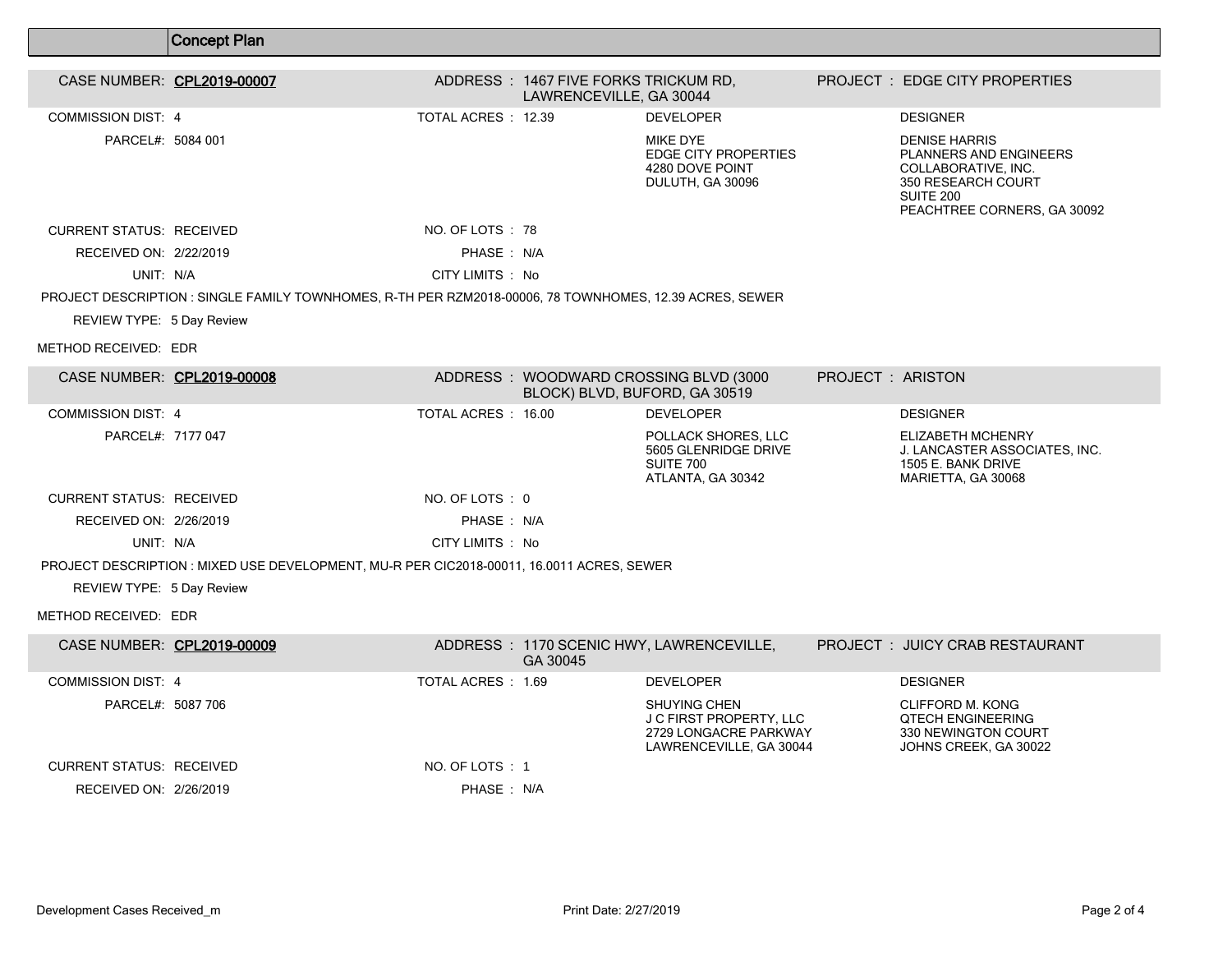|                                 | CASE NUMBER: CPL2019-00009                                                                                                                        |                    | GA 30045                                                        | ADDRESS: 1170 SCENIC HWY, LAWRENCEVILLE,                                                                                                    | PROJECT: JUICY CRAB RESTAURANT                                                                                                  |
|---------------------------------|---------------------------------------------------------------------------------------------------------------------------------------------------|--------------------|-----------------------------------------------------------------|---------------------------------------------------------------------------------------------------------------------------------------------|---------------------------------------------------------------------------------------------------------------------------------|
| UNIT: N/A                       |                                                                                                                                                   | CITY LIMITS : No   |                                                                 |                                                                                                                                             |                                                                                                                                 |
|                                 | PROJECT DESCRIPTION: RESTAURANT, C-2 PER CIC2012-00013, NEW 9,100 SQ FT, 1 STORY, 1.69 ACRES, 1.69 DISTURBED ACRES, 162 NEW PARKING SPACES, SEWER |                    |                                                                 |                                                                                                                                             |                                                                                                                                 |
| REVIEW TYPE: 5 Day Review       |                                                                                                                                                   |                    |                                                                 |                                                                                                                                             |                                                                                                                                 |
| METHOD RECEIVED: EDR            |                                                                                                                                                   |                    |                                                                 |                                                                                                                                             |                                                                                                                                 |
| <b>TOTAL FOR:</b>               | <b>Concept Plan</b>                                                                                                                               | NO. OF CASES: 3    |                                                                 | NO. OF LOTS: 79                                                                                                                             | <b>TOTAL ACRES: 30.08</b>                                                                                                       |
|                                 | <b>Subdivision Development Permit</b>                                                                                                             |                    |                                                                 |                                                                                                                                             |                                                                                                                                 |
|                                 | CASE NUMBER: SDP2019-00011                                                                                                                        |                    | ADDRESS : IVY CREEK RD (2600 BLOCK),<br>BUFORD, GA 30519        |                                                                                                                                             | PROJECT : IVY CREEK ROAD TRACT                                                                                                  |
| <b>COMMISSION DIST: 4</b>       |                                                                                                                                                   | TOTAL ACRES: 77.40 |                                                                 | <b>DEVELOPER</b>                                                                                                                            | <b>DESIGNER</b>                                                                                                                 |
| PARCEL#: 7142 023               |                                                                                                                                                   |                    |                                                                 | <b>CORBITT WOODS</b><br><b>CLAYTON PROPERTIES GROUP DBA</b><br>CHAFIN BUILDERS. INC.<br>5230 BELLEWOOD COURT<br>SUITE A<br>BUFORD, GA 30518 | <b>BYRON ARCENEAUX</b><br>PRIMUS ENGINEERING. INC.<br>3010 HAMILTON MILL ROAD<br><b>BUFORD, GA 30519</b>                        |
| <b>CURRENT STATUS: RECEIVED</b> |                                                                                                                                                   | NO. OF LOTS : 286  |                                                                 |                                                                                                                                             |                                                                                                                                 |
| RECEIVED ON: 2/21/2019          |                                                                                                                                                   | PHASE: NA          |                                                                 |                                                                                                                                             |                                                                                                                                 |
| UNIT: N/A                       |                                                                                                                                                   | CITY LIMITS : No   |                                                                 |                                                                                                                                             |                                                                                                                                 |
| REVIEW TYPE: 10 Day Review      | PROJECT DESCRIPTION: SINGLE FAMILY SUBDIVISION, TND PER RZR2018-00036, 286 LOTS, 77.40 ACRES, 59.40 DISTURBED ACRES, SEWER                        |                    |                                                                 |                                                                                                                                             |                                                                                                                                 |
| METHOD RECEIVED: EDR            |                                                                                                                                                   |                    |                                                                 |                                                                                                                                             |                                                                                                                                 |
|                                 | CASE NUMBER: SDP2019-00012                                                                                                                        |                    | ADDRESS: SUGARLOAF PKWY (800 BLOCK),<br>LAWRENCEVILLE, GA 30045 |                                                                                                                                             | PROJECT : VILLAGE AT YELLOW RIVER                                                                                               |
| COMMISSION DIST 4               |                                                                                                                                                   | TOTAL ACRES: 20.75 |                                                                 | <b>DEVELOPER</b>                                                                                                                            | <b>DESIGNER</b>                                                                                                                 |
| PARCEL#: 5080 002               |                                                                                                                                                   |                    |                                                                 | <b>DOUG CHATHAM</b><br>MARLEY CONSTRUCTION, LLC<br>P.O. BOX 429<br>BETHLEHEM, GA 30620                                                      | E. DARRELL VAUGHN<br><b>CORNERSTONE DESIGN &amp;</b><br>DEVELOPMENT, INC.<br>196 SIMONTON ROAD, S.E.<br>LAWRENCEVILLE, GA 30046 |
| <b>CURRENT STATUS: RECEIVED</b> |                                                                                                                                                   | NO. OF LOTS : 78   |                                                                 |                                                                                                                                             |                                                                                                                                 |
| RECEIVED ON: 2/21/2019          |                                                                                                                                                   | PHASE: NA          |                                                                 |                                                                                                                                             |                                                                                                                                 |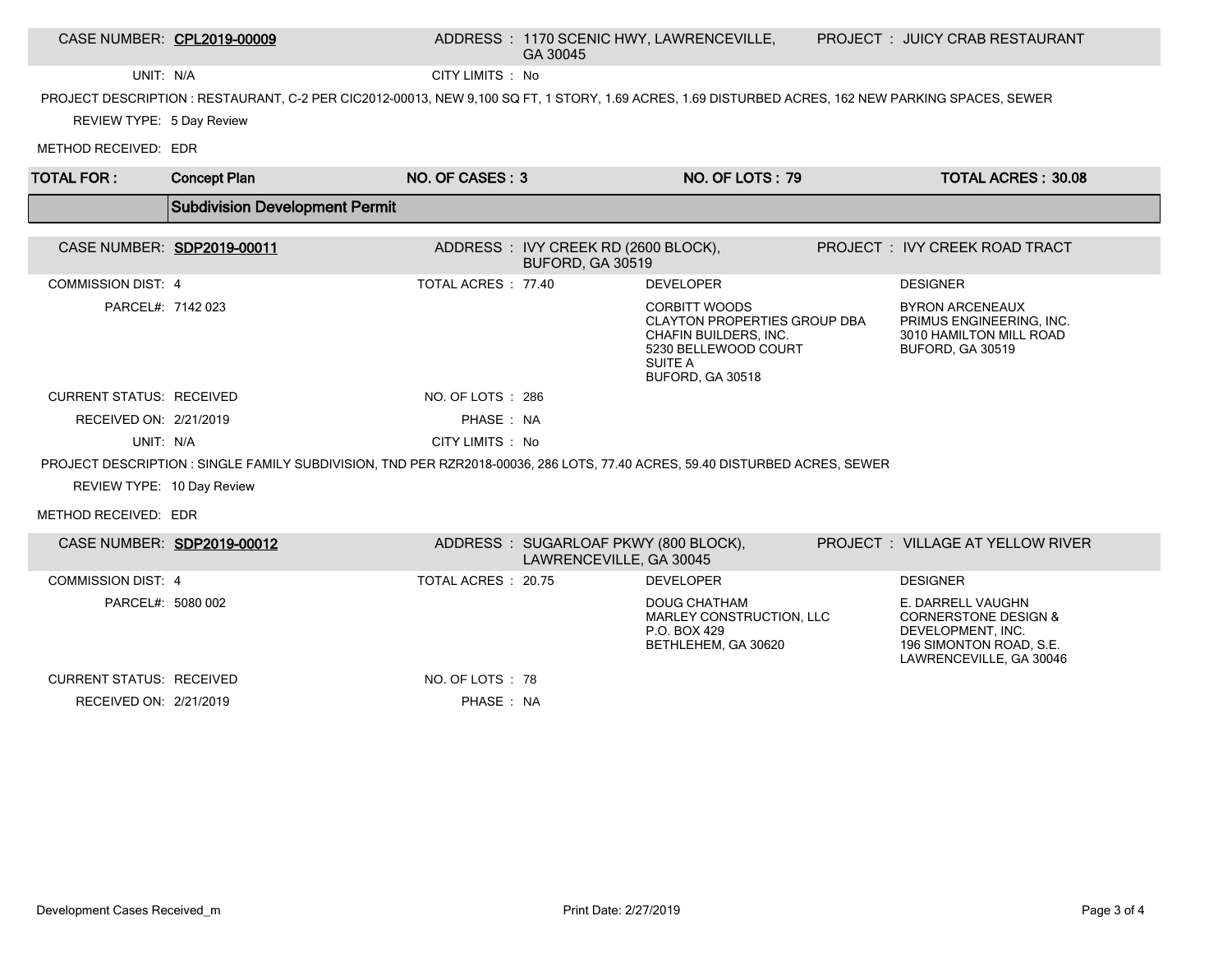|                            | CASE NUMBER: SDP2019-00012                                                                                               |                  | ADDRESS: SUGARLOAF PKWY (800 BLOCK),<br>LAWRENCEVILLE, GA 30045 |                         | <b>PROJECT : VILLAGE AT YELLOW RIVER</b> |                           |  |
|----------------------------|--------------------------------------------------------------------------------------------------------------------------|------------------|-----------------------------------------------------------------|-------------------------|------------------------------------------|---------------------------|--|
| UNIT: N/A                  |                                                                                                                          | CITY LIMITS : No |                                                                 |                         |                                          |                           |  |
|                            | PROJECT DESCRIPTION : SINGLE FAMILY TOWNHOMES, RM-8 PER RZM2004-00042, 78 LOTS, 20.75 ACRES, 7.67 DISTURBED ACRES, SEWER |                  |                                                                 |                         |                                          |                           |  |
| REVIEW TYPE: 10 Day Review |                                                                                                                          |                  |                                                                 |                         |                                          |                           |  |
| METHOD RECEIVED: EDR       |                                                                                                                          |                  |                                                                 |                         |                                          |                           |  |
| <b>TOTAL FOR:</b>          | <b>Subdivision Development</b><br>Permit                                                                                 | NO. OF CASES: 2  |                                                                 | NO. OF LOTS: 364        |                                          | <b>TOTAL ACRES: 98.15</b> |  |
|                            |                                                                                                                          |                  |                                                                 |                         |                                          |                           |  |
| <b>GRAND TOTALS</b>        |                                                                                                                          | NO. OF CASES: 7  |                                                                 | <b>NO. OF LOTS: 443</b> |                                          | TOTAL ACRES: 159.53       |  |